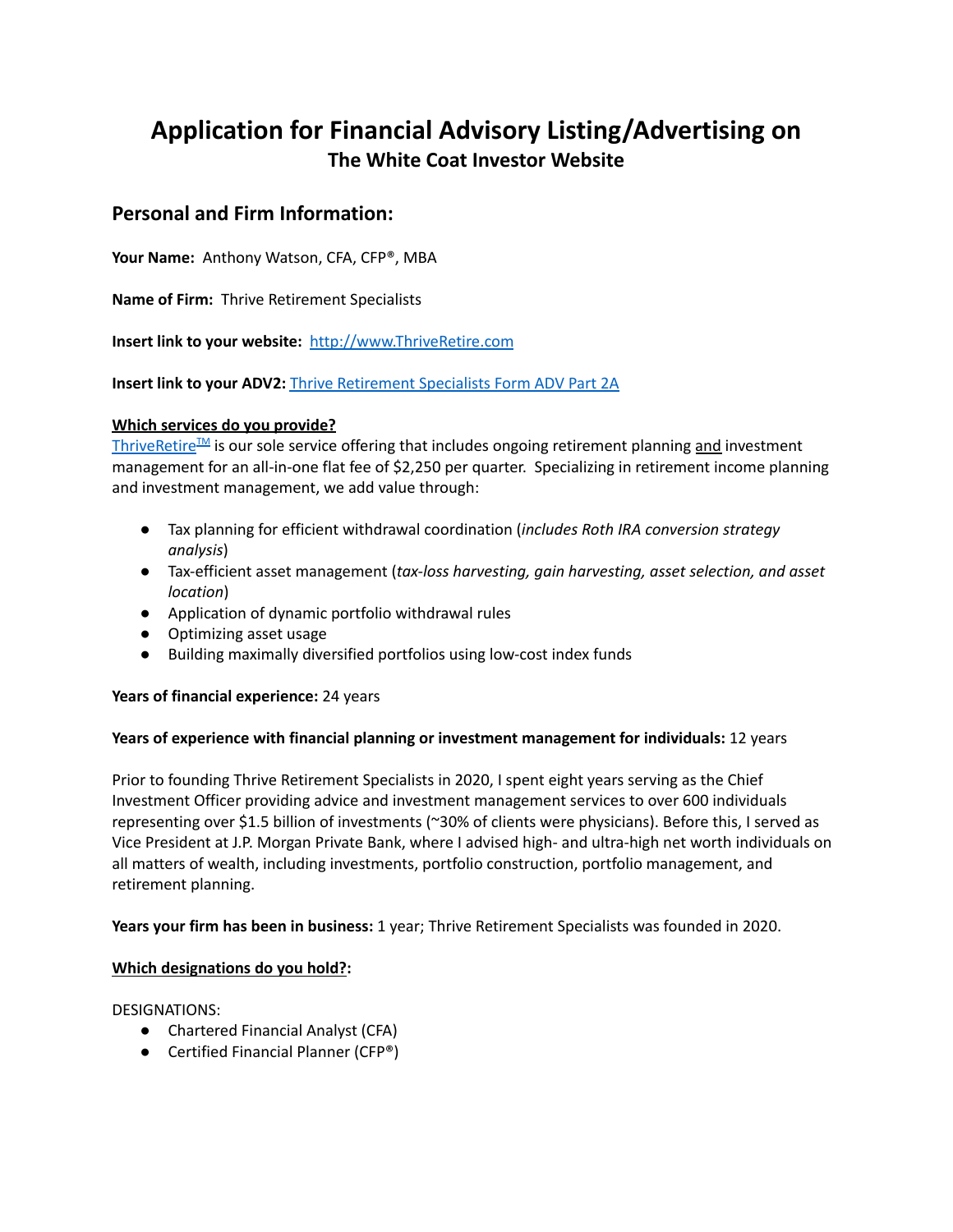#### EDUCATION:

- BBA in Finance, Walsh College
- MBA, University of Michigan, Ross School of Business

**Have you had any events in the past that are reportable to regulatory agencies? If so, please attach explanation.** -- NO

**Have any of your former clients sued you? What was the outcome? Please attach explanation.** -- NO

**Are you currently involved in a lawsuit by a client or former client? Please attach explanation.** -- NO

# **Fee Structure:**

## **How do you get paid?:**

We charge a single quarterly flat fee for ongoing retirement planning and investment management. No commissions, no referral fees, no % of assets under management fee, and never any complicated sliding scales.

#### **How much do you charge?**

Every client pays a quarterly flat fee of \$2,250 per quarter, our only form of compensation. We feel strongly that a flat fee pricing model is best for retirees because it reduces conflict of interest and eliminates a practice known as "client segmentation," where higher-paying clients receive more attention and the best service. Read our Insight entitled "[Why a Flat-Fee Advisor is Best for Retirees"](https://thriveretire.com/knowledge-center/why-a-flat-fee-advisor-is-best-for-retirees) for more.

#### **What is the minimum amount of assets required for you to take a client?**

We do not have a stated minimum, but we find our services tend to add the most value for those with \$1MM or more in assets. Our current clients range from \$1MM to \$10MM, and average nearly \$5MM.

## **If you receive payment for insurance product commissions, what percentage of your business revenue do they make up?**

We do not sell insurance, nor do we benefit from referrals to insurance providers.

## **Do you consider yourself a fiduciary?**

Yes, we are a fiduciary and are legally obligated (as a Registered Investment Advisor) to make recommendations and develop solutions that are in our clients' best interest at all times.

#### **Do you routinely sign a fiduciary agreement with clients?**

Our client agreement contains language affirming our legal obligation to operate under the fiduciary standard of care.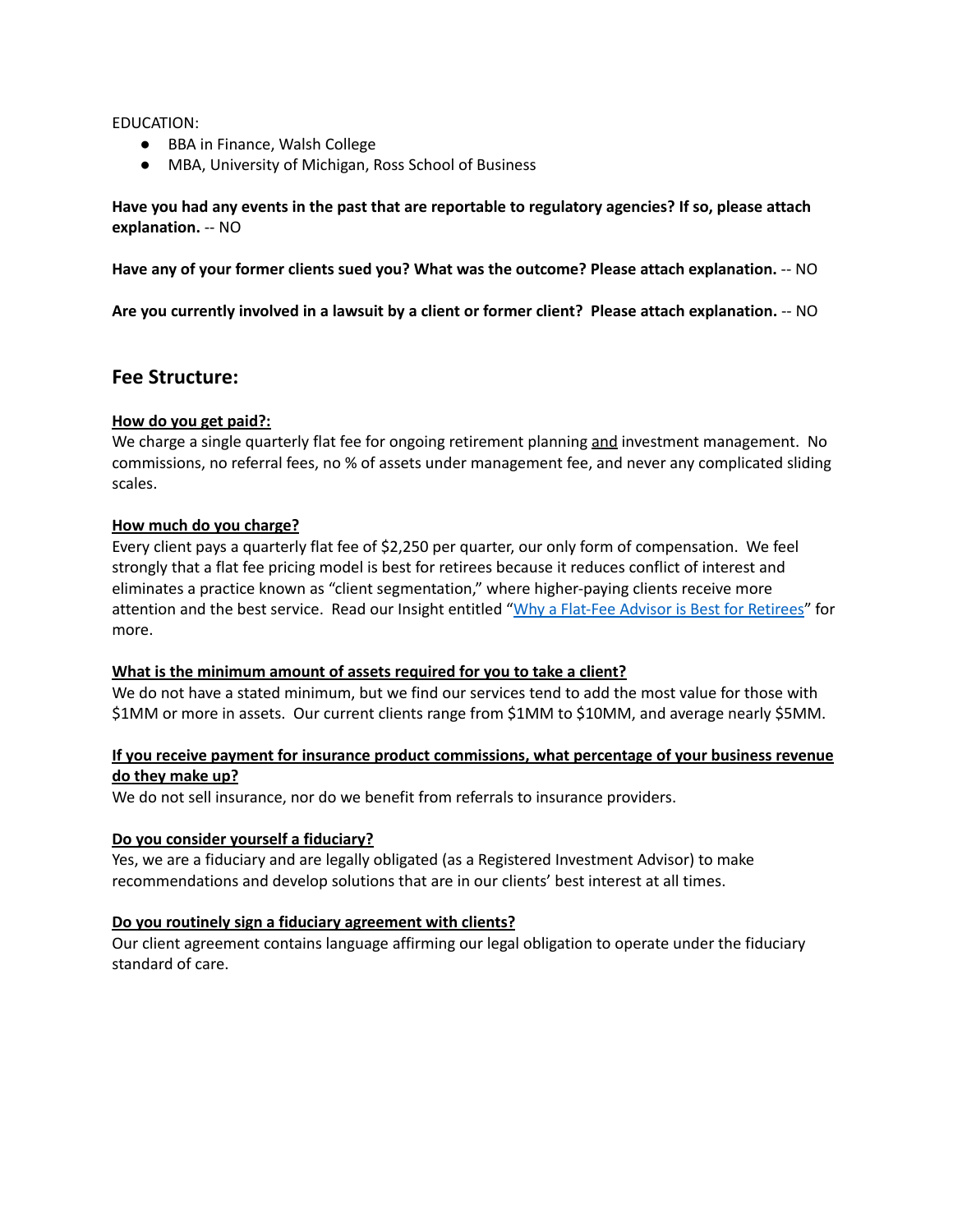# **Investment Philosophy:**

# **Do you use tactical asset allocation (I.e. do you change asset allocations due to market fluctuations or valuations?) If so, please explain your process.**

NO – We follow a passive investment philosophy that believes in investing based on probability over possibility and building maximally diversified portfolios using low-cost index funds. Using only nine index funds, each representing one of the nine asset classes we believe a retiree should hold, we build portfolios for clients giving them exposure to over 30,000 individual securities across all investable 44 countries, and the weighted average expense ratio is only 0.07% or less. We then monitor each portfolio daily for opportunities to rebalance based on need rather than some calendar-based timetable to ensure the integrity of the chosen portfolio's characteristics at all times.

# **Do you believe you can time the market sufficiently well to beat a comparable low-cost index fund after fees?**

NO

# **Do you pick individual stocks for clients?**

No, but we will happily work around positions that a physician needs/would like to retain/hold.

# **Do you believe most physicians should own a cash value life insurance policy of any type? If so, what type and why?**

Probably not, but It honestly depends on the client's situation and goals. Insurance is just one of many tools we can consider to meet a client's goals and objectives within a retirement plan. I do not view insurance as an investment. Insurance is a great tool for risk management, not investing.

# **Do you believe you can select mutual fund managers who can beat an index fund in the same asset class over the long term going forward?**

NO

# **What percentage of a typical client portfolio would you place into actively managed mutual funds or ETFs?**

I do not utilize any active funds when building portfolios for clients. I recommend only, maximally diversified low-cost index ETFs.

# **What role do fees play in your selection of individual investments?**

Fees are a very important consideration when selecting investments, as are tax efficiency and the underlying benchmark makeup. Fees, taxes, and diversification are the few things a person can control when trying to maximize their risk-adjusted returns.

# **What fund companies do you routinely use?**

While we can use whoever we want, we find we only need to use Vanguard and iShares to create the extremely low-cost, tax-efficient, diversified portfolios we build for clients.

# **Do you routinely engage in tax-loss harvesting for clients in their taxable accounts?**

Yes. This is one tactic among many we take advantage of when trying to maximize a client's tax situation.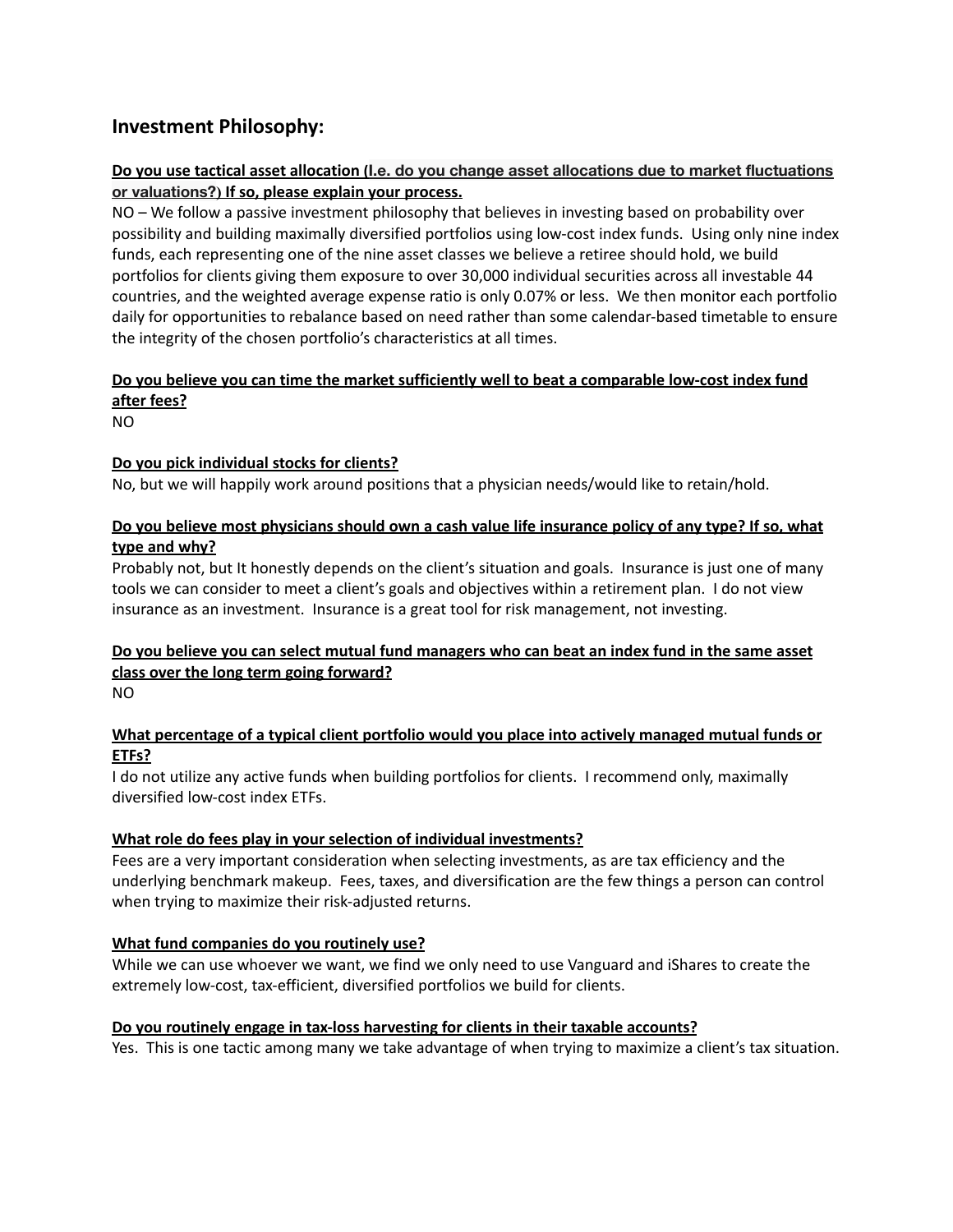# **Physician Specific Issues:**

# **How many physicians and/or dentists are you currently advising?**

~35% of my clients are physicians, and MDLinx has recognized me as a practitioner extremely knowledgeable with physician-related challenges and issues:

- [Physician retirement myths debunked | MDLinx](https://www.mdlinx.com/article/-physician-retirement-myths-debunked/7yJWMp8RWjEGlK3R5vjWms)
- [7 physician-specific investing tips from financial planners | MDLinx](https://www.mdlinx.com/article/7-physician-specific-investing-tips-from-financial-planners/anYS21bh8cT7jyIPd41PU)
- [Expert guidance for doctor retirement portfolios | MDLinx](https://www.mdlinx.com/article/expert-guidance-for-doctor-retirement-portfolios/3uLDuR5k1o61vSuFYr7Ezj)
- [Studies show these popular investments don't perform | MDLinx](https://www.mdlinx.com/article/studies-show-these-popular-investments-don-t-perform/3fdDbzCCatPi8gzM9t2gDf)
- Early retirement tips every doctor should know | MDLinx
- How to break bad money habits, according to the experts | MDLinx
- 7 financial goals every physician must meet before retirement | MDLinx
- How smart doctors save for retirement | MDLinx

## **What do you feel is your biggest value-add for a doctor?**

Because they tend to earn higher salaries and possess greater assets, doctors tend to benefit even more from our prime areas of value creation mentioned previously:

- Tax planning for efficient withdrawal coordination
- Tax-efficient asset management *asset location*)
- Application of dynamic portfolio withdrawal rules
- Optimizing asset usage
- Building maximally diversified portfolios using low-cost index funds

Additionally, I believe my conflict-free flat fee model becomes even more important for doctors as they tend to be sold everything by everybody, and the ability to trust becomes even more paramount.

# **Do you consider yourself qualified to give high-quality advice on all of the following student loan related issues: IBR, PAYE, REPAYE, PSLF, deferment, forbearance, and student loan refinancing? Why or why not? Is this advice included in your regular fees listed above?**

My clients are nearing retirement or already retired, so student loans do not come up often. I am knowledgeable in this area but would not consider myself an expert.

## **How many clients have you assisted with a Backdoor Roth IRA in the last year?**

I am working on "Backdoor Roth IRA" strategies with every client I currently serve. Roth conversion strategies are key to being able to optimize withdrawal coordination throughout retirement and is a very important consideration.

## **Which of the following accounts do you consider yourself an expert on?**

Specializing in retirement planning, I have experience in dealing with all qualified and non-qualified account types, including 401(k), 403(b), 457(b), Individual 401(k), SEP-IRA, SIMPLE IRA, Traditional IRA, Roth IRA, HSA, Profit-sharing Plan, and Defined Benefit/Cash Balance Plans. I also have experience in Supplemental Executive Retirement Plans (SERPs), incentive stock options (ISOs), and other forms of executive compensation.